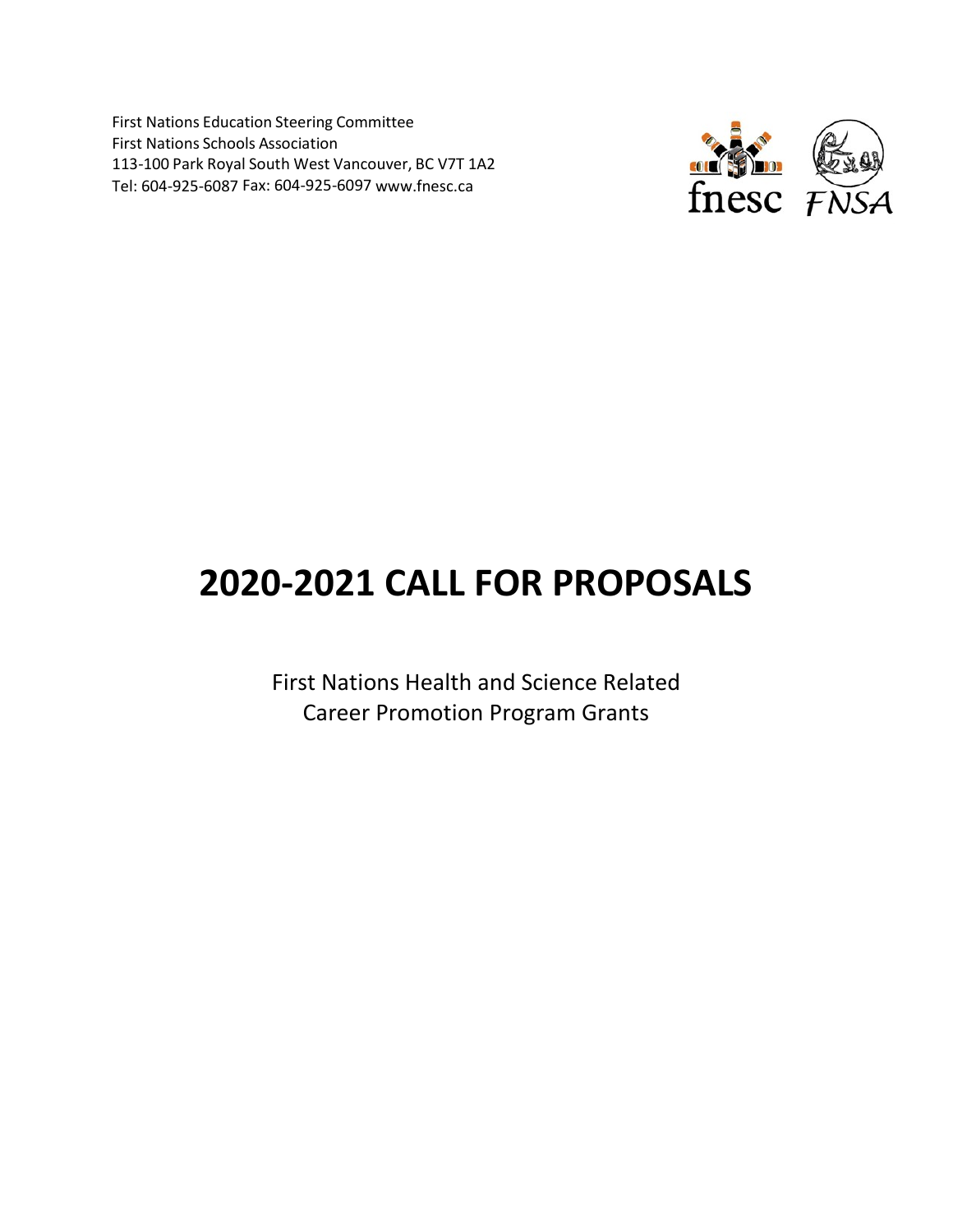## **Introduction**

The First Nations Education Steering Committee (FNESC), in partnership with the First Nations Health Authority (FNHA), is pleased to announce the 2020-2021First Nations Health and Science Related Career Promotion Initiative to support First Nations communities in offering health and science related career promotion activities for their students.<br>To

- Total funding available for distribution: \$190,000
- Maximum grants: up to \$5,000

**Note:** As the Coronavirus (COVID-19) pandemic continues to evolve, FNESC is committed to adapting program delivery approaches accordingly. Please consult Appendix A. COVID-19 Recommendations & Support for more information to assist in the proposal process during these unprecedented times.

### **Objectives**

- To promote, amongst participating First Nation students, a greater awareness of and interest in careers related to health and sciences.
- To empower students to take a pro-active approach to planning a career path by increasing their understanding of the benefits of education as key to labour market participation and by providing information about health and science careers.
- To assist students in developing a better understanding of the academic and practical milestones that need to be met in order to access a range of careers in the health and science fields, including post-secondary prerequisites, K-12 course planning materials, and admissions requirements.
- To encourage First Nation students to have a positive perspective on continuing their education, particularly in health and science programs.

### **Proposal Criteria**

Proposals will be assessed based upon how effectively they address the goals and objectives of the program. Specifically, there must be a clear description of the proposed activities and how the project will encourage students to consider a health and science related career.

Proposals will be reviewed according to a regional model that will ensure that program funding is distributed equitably to First Nations communities throughout BC.

### **Other important factors include:**

- Proposals must clearly demonstrate a focus on First Nations health and science related career promotion activities.
- Proposals must include a list of anticipated results/deliverables that are directly related to the proposed activities and the program's purpose.
- Proposals must identify the target audience and the anticipated number of participants.
- Proposals must demonstrate the applicant's ability to provide positive and meaningful experiences for participants.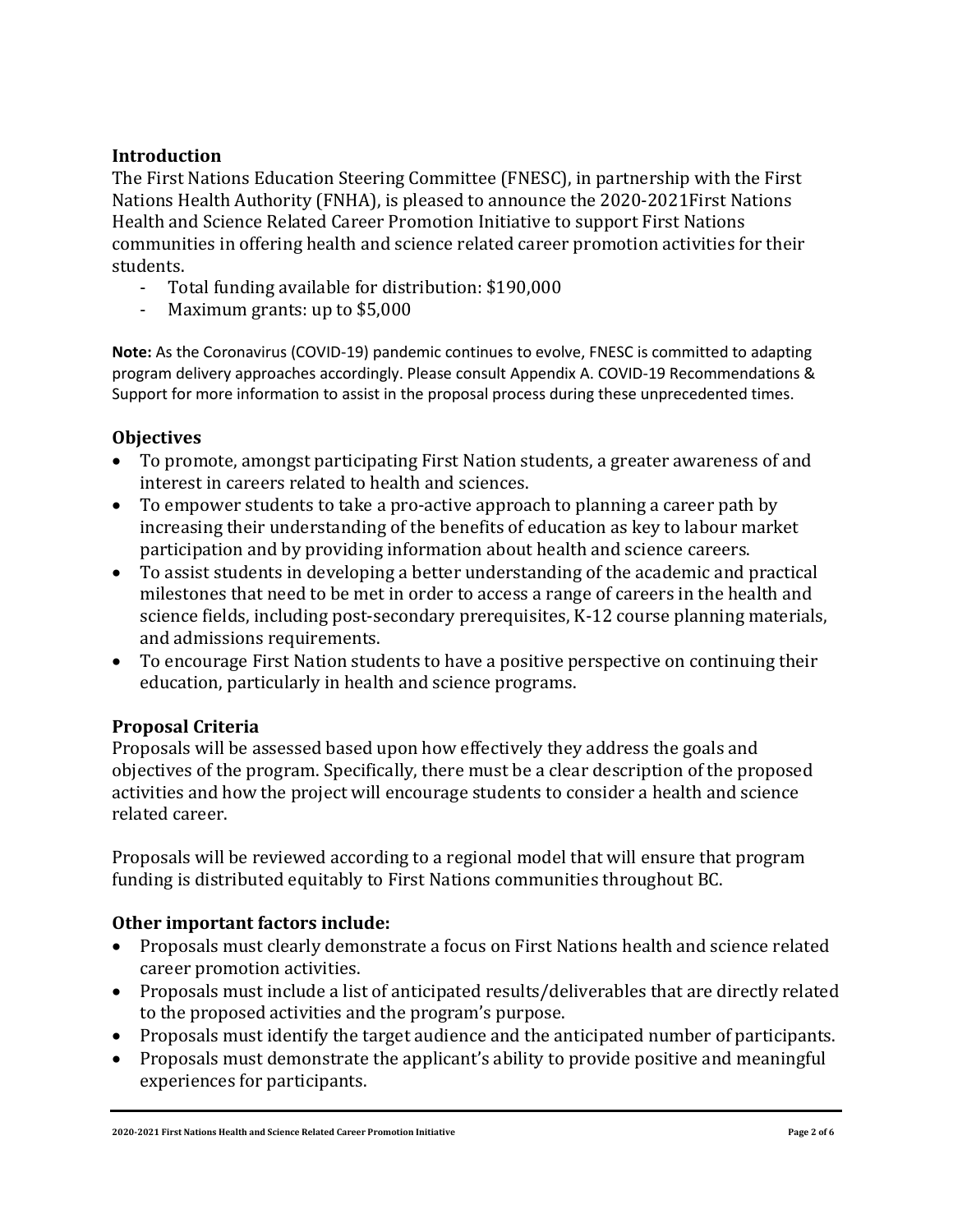- Proposals must have a clearly identified and explained budget that lists all anticipated sources of revenue and expenses.
- Projects must be completed and all funds spent by **March 31, 2021.**

#### **Review and Approval Process**

Proposals will be reviewed by a committee who will review proposals based on the objectives of the program and the criteria described above. The review of each eligible proposal will be based on a scoring system, with higher scores assigned to proposals that clearly reflect the proposal criteria.

- Only complete proposals will be reviewed.<br>- Meeting the criteria does not guarantee fur
- Meeting the criteria does not guarantee funding.
- A proposal template is available at <u>www.fnesc.ca</u> under the 'programs' tab.
- A written response will be sent to all applicants to confirm funding decisions.

#### **Reporting Requirements**

A final report is required for all funded projects, due by Friday, **March 19, 2021**.

| <b>Who Can Apply:</b>     | <b>First Nation Bands and Schools</b> |
|---------------------------|---------------------------------------|
| <b>Maximum Grant:</b>     | Up to $$5,000$                        |
| <b>Proposal Deadline:</b> | <b>December 11, 2020</b>              |

Please submit your proposals to:

**First Nations Education Steering Committee** 113 –100 Park Royal South West Vancouver, BC V7T 1A2 **Fax:** 604-925-6097 or **Email:** [reception@fnesc.ca](mailto:reception@fnesc.ca)

If you have any questions, feel free to contact Kylee Mayers, Programs Officer by email: [kyleem@fnesc.ca,](mailto:kyleem@fnesc.ca) or by phone: 604-925-6087.

**2020-2021 First Nations Health and Science Related Career Promotion Initiative Page 3 of 6**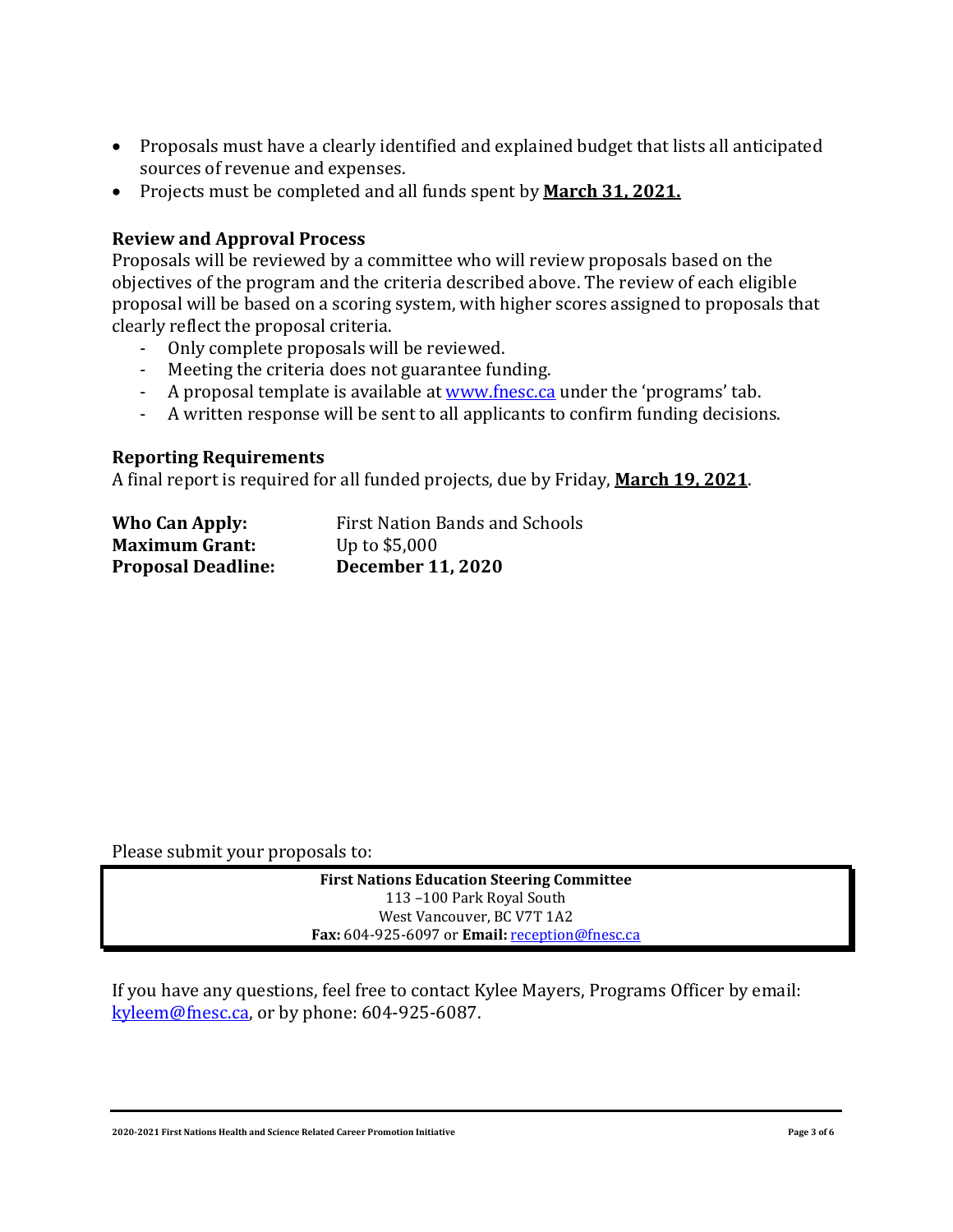# **First Nations Health and Science Related Career Promotion Initiative 2020-2021 Proposal Guide**

# **Eligible Project Activities**

Applicants are encouraged to design project activities that are appropriate for each community and are following the Provincial public health order related to COVID-19. Suggested eligible project activities include:

- opportunities designed to help students explore and prepare for health and science careers;
- tutoring and homework clubs to promote higher levels of student achievement in courses required for post-secondary acceptance, could be done via zoom/online;
- initiatives to inform parents about health and science related careers and educational opportunities;
- workshops for students to promote health and science related career planning;
- relevant field trips, science camps, and sponsored attendance at health career fairs;
- hosting of role model(s) or other guest speakers who can share information about a health and science careers; and
- Visits to and opportunities to explore post-secondary institutes that offer health and science programs, which are now being conducted virtually. Because of this, the funds could go to any online costs for the virtual tours or for package materials sent to students with post-sec. details including those that are specific to the needs of Aboriginal learners.

### **Ineligible Costs**

Ineligible expenditures include:

- Office infrastructure or equipment purchases (e.g. computers and software); and
- Capital costs for construction of a building (other than small repairs or renovations to support the participation of persons with disabilities), or the purchase of land or buildings.

Ineligible costs are also those related to any activities other than those outlined above spending on these items may result in a reduction or termination of funding.

### **Possible Areas of Focus Self-Assessment**

- Identifying relevant personal attributes, including skills, knowledge, values, areas of interest and abilities.
- Choosing a career path.
- Is a career in a health field right for me?
- Using self-assessment tools.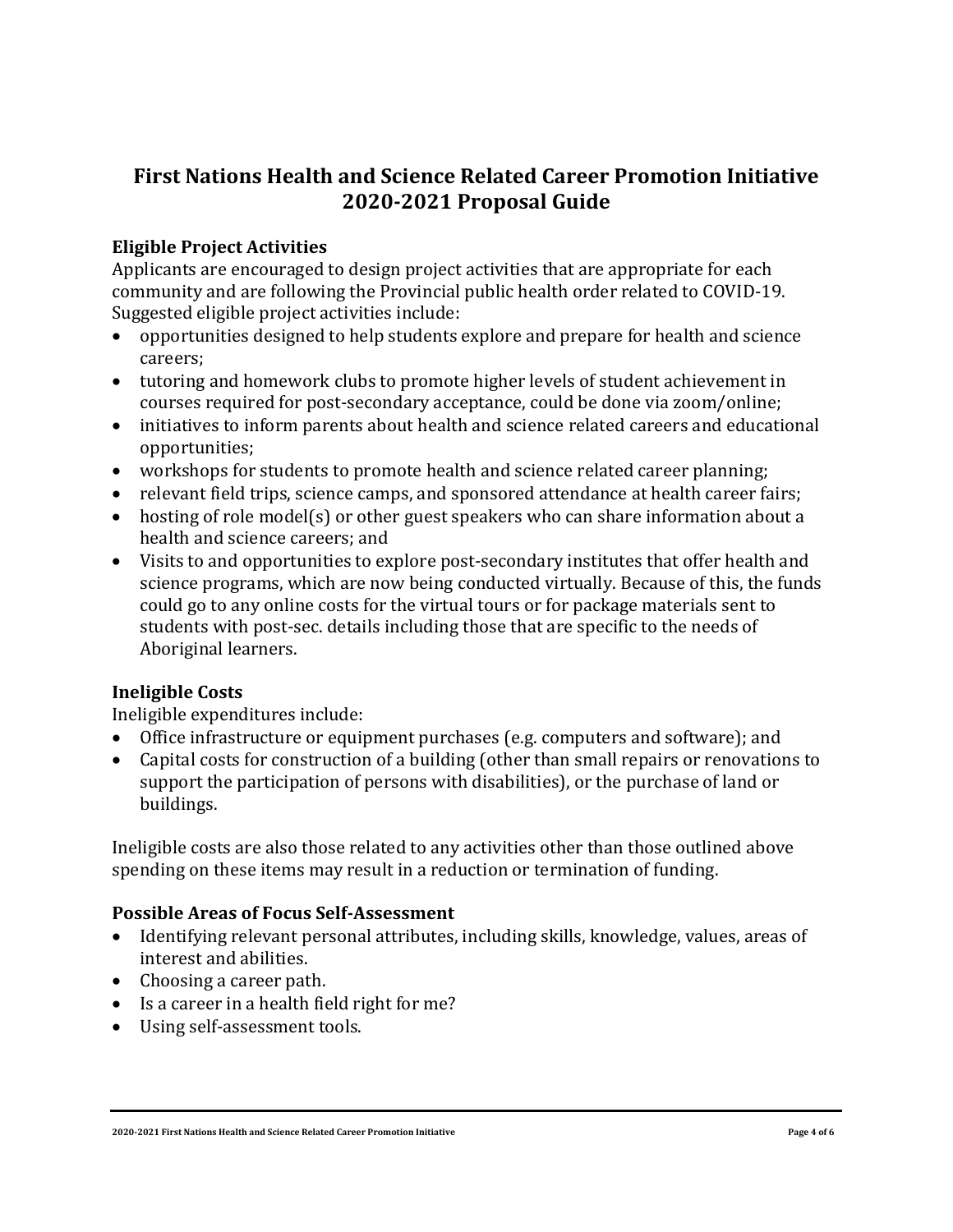### **Career Exploration:**

- Exploring careers and occupations in First Nation health and sciences.
- Training and qualification requirements.
- Exploring the nature of work and job duties in health and science related careers, including advancement and professional development opportunities.
- Working conditions and remuneration in health and science careers.
- Researching labour market information on types of employment and career sectors.

### **Post-Secondary Information:**

- Exploring post-secondary institutes, including Aboriginal-controlled post-secondary institutes that offer health and science programs.
- Choosing an appropriate post-secondary program and institute.
- Understanding types of education and program pre-requisite qualifications, application and registration procedures.
- Transitions from high school to post-secondary education.
- Connecting with a post-secondary counselor/advisor and/or role models.
- Accessing educational scholarships and bursaries.

### **Guest Lecturer/Speakers:**

- Aboriginal health and science representatives and career role models.
- Post-secondary institution representatives.
- Facilitators in health and science careers.
- Elders and respected community members.

### **Resources to Consider:**

- What is the main economy in your area / fields likely to have future opportunities? What are strong career choices?
- How can local businesses and community organizations help students better understand career choices?
- Which colleges and universities in BC employ First Nations Coordinators who can provide information about courses, programs, financial aid, and support for Aboriginal students?
- Which colleges and universities in BC deliver health education or training programs?
- What is unique about your local environment that could help in developing and implementing project activities?
- What is unique about your culture that could be shared as a focus?

#### **Possible Health Careers to explore include, but not limited to:**

| <b>Health Careers to Explore:</b> | Genetic Counsellor                    |
|-----------------------------------|---------------------------------------|
| Acupuncturist                     | General Practitioner/Family Physician |
| <b>Addictions Counselor</b>       | Gerontologist                         |
| Ambulance Attendant/Paramedic     | Health Administrator                  |
| Audiologist                       | <b>Health Educator</b>                |
| <b>Biomedical Engineer</b>        | Health Coach                          |